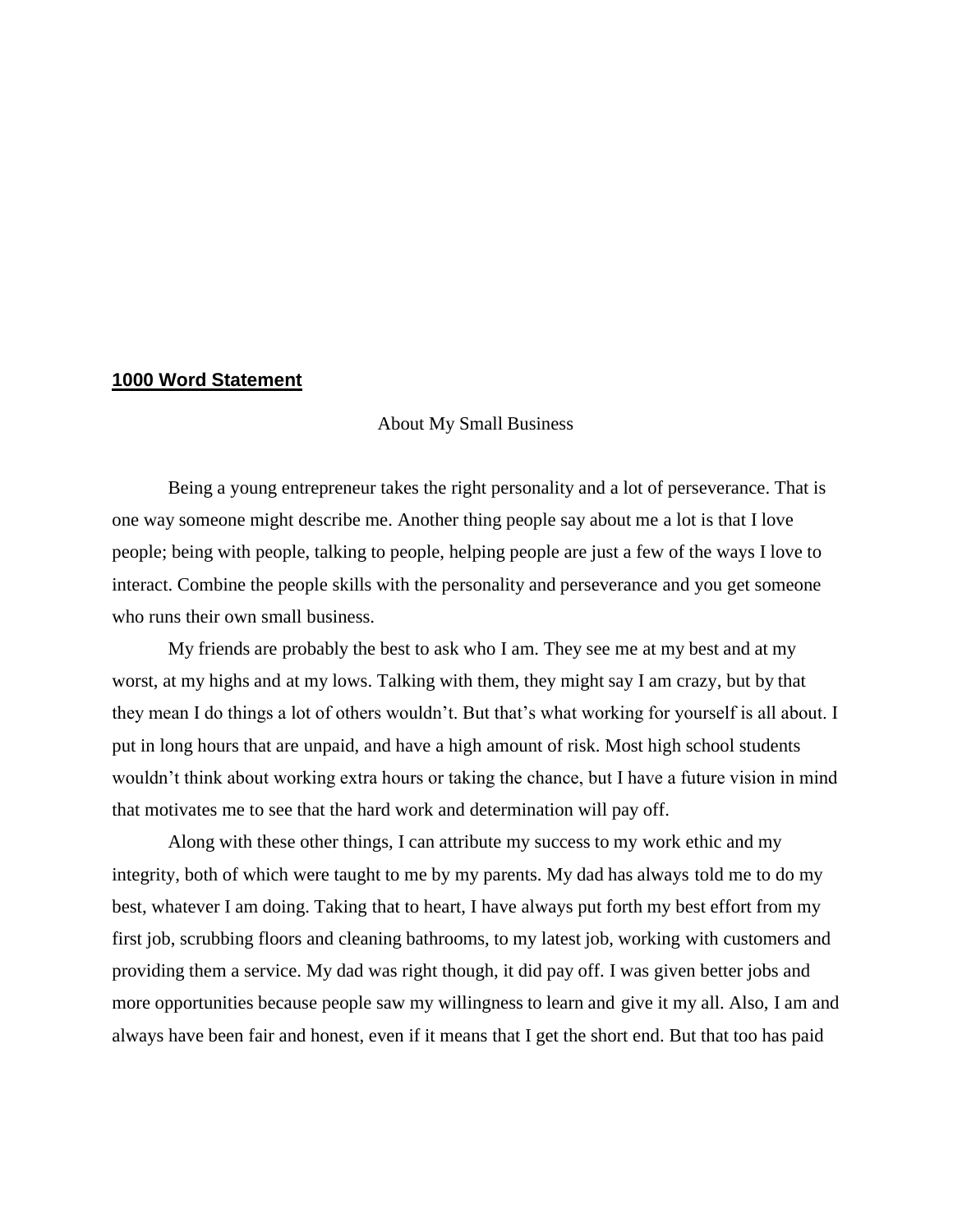off, because people respect someone who cares and is looking out for others, especially in business.

As a freshman, I was always interested in cars and trucks, especially when they looked all polished and shined. I was currently working at Vermeer Midwest as their shop kid that cleaned up everything. One day I was waxing one of their trucks when the IT came out of the office. He was standing there watching me and after a little while asked what I would charge to detail his car. I said I had never thought about it before. I gave it a try and liked it so before too long I was doing everyone's vehicles that worked there. Little did I know that it was the start of something that would change my future.

A year later, I quit my job at Vermeer to take a job at DKS Trucking that would give me a chance to expand my detailing. Needless to say, in another 3 months I was detailing full time, but I wasn't very well established. I considered advertising but word of mouth did it for me. By the next year, I had more than enough business to keep me occupied and I was able to add some part time employees. I was amazed that the calls kept coming and customers kept showing up. Soon I gained contracts and business accounts. Companies were hiring me to come in on a scheduled routine and provide my service. This has continued and now I serve customers from Bloomington-Normal to Galesburg, and have 3 part time employees.

I have talked a lot about the service I provide, and to understand better how my business works, I feel understanding what I do is important. When I started out, I mostly just swept, wiped down, washed and waxed cars. But, like any business should, I have grown to my customers' needs. I am always looking and researching new products and methods to bring the best quality to my customers. Currently we offer carpet steam cleans, leather treatment, stain removal, and odor elimination along with our normal interior clean. On exteriors we not only offer the normal wash and wax but also tar removal, aluminum and chrome polish, paint restoration, clay bar, and heavy pressure removal. We have done everything including cars, trucks, SUVs, tractors, construction equipment, semis, trailers, boats and RVs. Our goal is to return the customer's vehicles to like new condition. Our clientele is mainly those with higher end vehicles and companies that have extra finances to spend on our services. I look forward to seeing where the business goes in the future.

In today's society, we need more young entrepreneurs. Unfortunately, there are not very many young adults that want to get out and work. I want to get out in the world and make a